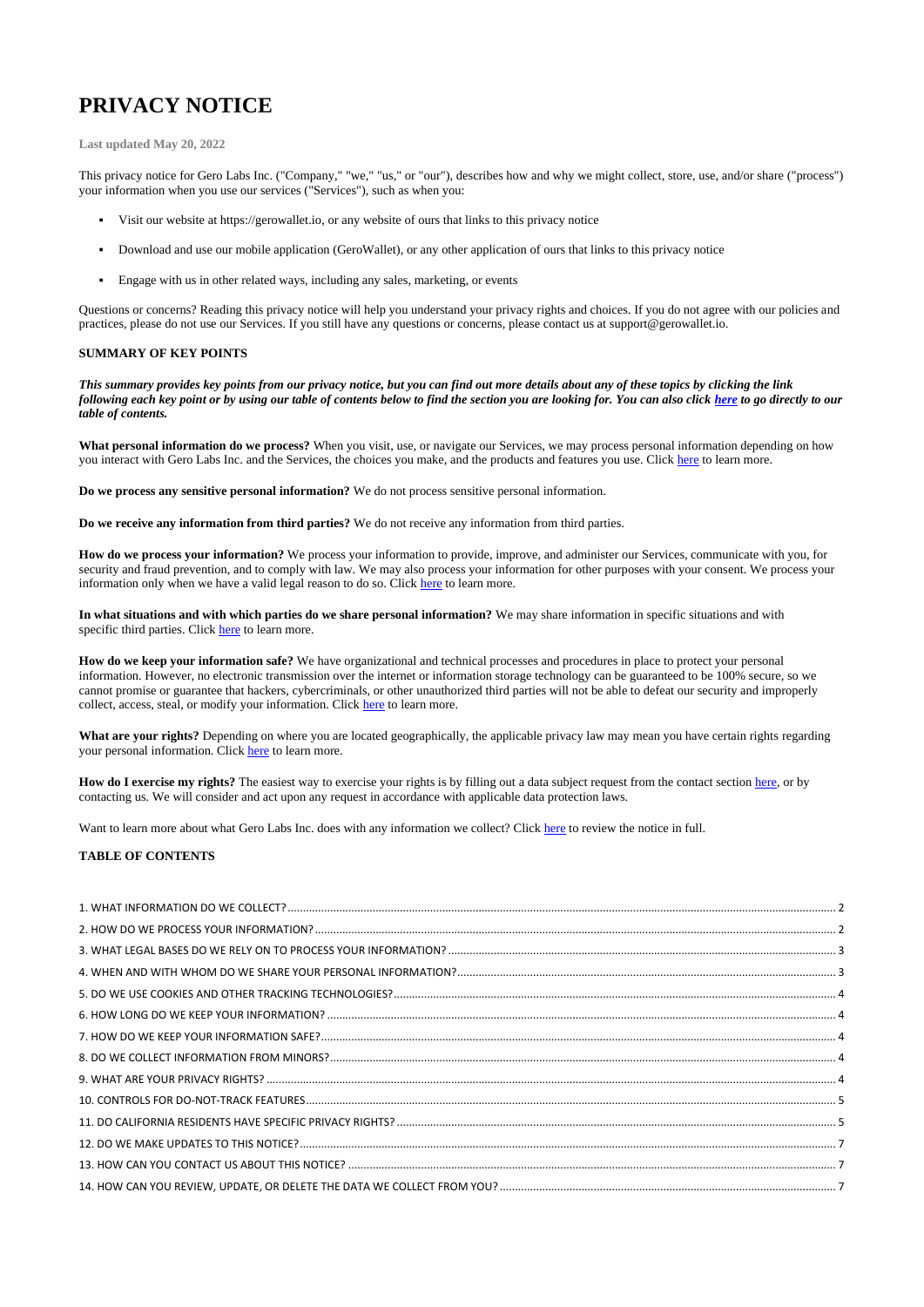## <span id="page-1-0"></span>**1. WHAT INFORMATION DO WE COLLECT?**

### **Personal information you disclose to us**

#### *In Short: We collect personal information that you provide to us.*

We collect personal information that you voluntarily provide to us when you express an interest in obtaining information about us or our products and Services, when you participate in activities on the Services, or otherwise when you contact us.

**Personal Information Provided by You.** The personal information that we collect depends on the context of your interactions with us and the Services, the choices you make, and the products and features you use. The personal information we collect may include the following:

- ip address
- cookies

**Sensitive Information.** We do not process sensitive information.

**Application Data.** If you use our application(s), we also may collect the following information if you choose to provide us with access or permission:

- *Mobile Device Access.* We may request access or permissions to certain features from your mobile device, including your mobile device's camera, storage, and other features. If you wish to change our access or permissions, you may do so in your device's settings.
- *Mobile Device Data.* We automatically collect device information (such as your mobile device ID, model, and manufacturer), operating system, version information and system configuration information, device and application identification numbers, browser type and version, hardware model Internet service provider and/or mobile carrier, and Internet Protocol (IP) address (or proxy server). If you are using our application(s), we may also collect information about the phone network associated with your mobile device, your mobile device's operating system or platform, the type of mobile device you use, your mobile device's unique device ID, and information about the features of our application(s) you accessed.

This information is primarily needed to maintain the security and operation of our application(s), for troubleshooting, and for our internal analytics and reporting purposes.

All personal information that you provide to us must be true, complete, and accurate, and you must notify us of any changes to such personal information.

#### **Information automatically collected**

*In Short: Some information — such as your Internet Protocol (IP) address and/or browser and device characteristics — is collected automatically when you visit our Services.*

Location Data. We collect location data such as information about your device's location, which can be either precise or imprecise. How much information we collect depends on the type and settings of the device you use to access the Services. For example, we may use GPS and other technologies to collect geolocation data that tells us your current location (based on your IP address). You can opt out of allowing us to collect this information either by refusing access to the information or by disabling your Location setting on your device. However, if you choose to opt out, you may not be able to use certain aspects of the Services.

We automatically collect certain information when you visit, use, or navigate the Services. This information does not reveal your specific identity (like your name or contact information) but may include device and usage information, such as your IP address, browser and device characteristics, operating system, language preferences, referring URLs, device name, country, location, information about how and when you use our Services, and other technical information. This information is primarily needed to maintain the security and operation of our Services, and for our internal analytics and reporting purposes.

Like many businesses, we also collect information through cookies and similar technologies.

The information we collect includes:

- *Log and Usage Data*. Log and usage data is service-related, diagnostic, usage, and performance information our servers automatically collect when you access or use our Services and which we record in log files. Depending on how you interact with us, this log data may include your IP address, device information, browser type, and settings and information about your activity in the Services (such as the date/time stamps associated with your usage, pages and files viewed, searches, and other actions you take such as which features you use), device event information (such as system activity, error reports (sometimes called "crash dumps"), and hardware settings).
- Device Data. We collect device data such as information about your computer, phone, tablet, or other device you use to access the Services. Depending on the device used, this device data may include information such as your IP address (or proxy server), device and application identification numbers, location, browser type, hardware model, Internet service provider and/or mobile carrier, operating system, and system

#### configuration information.

#### <span id="page-1-1"></span>**2. HOW DO WE PROCESS YOUR INFORMATION?**

*In Short: We process your information to provide, improve, and administer our Services, communicate with you, for security and fraud prevention, and to comply with law. We may also process your information for other purposes with your consent.*

#### **We process your personal information for a variety of reasons, depending on how you interact with our Services, including:**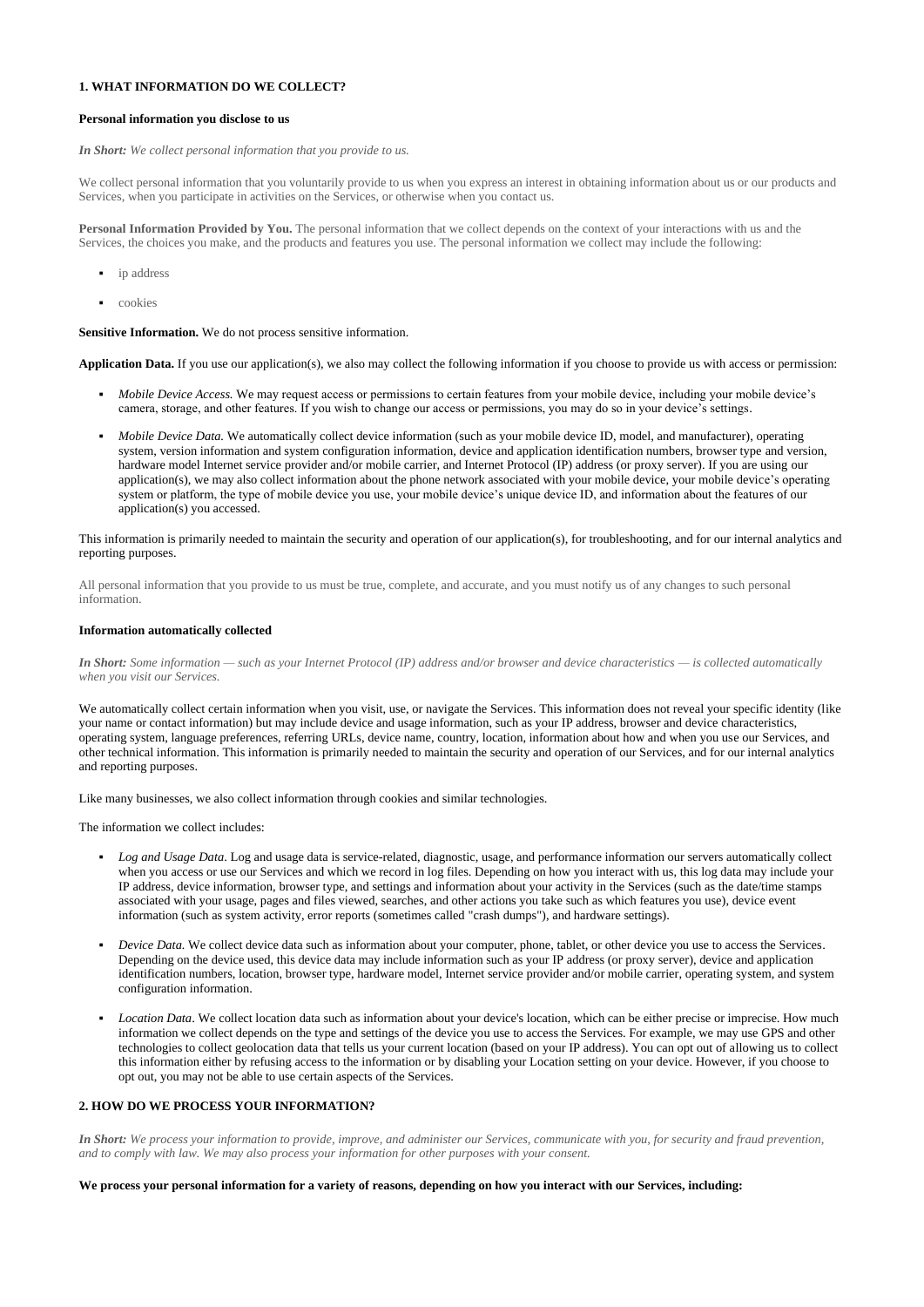- **To save or protect an individual's vital interest.** We may process your information when necessary to save or protect an individual's vital interest, such as to prevent harm.
- **Improving Services.** Error Log Collection

## <span id="page-2-0"></span>**3. WHAT LEGAL BASES DO WE RELY ON TO PROCESS YOUR INFORMATION?**

*In Short: We only process your personal information when we believe it is necessary and we have a valid legal reason (i.e., legal basis) to do so under applicable law, like with your consent, to comply with laws, to provide you with services to enter into or fulfill our contractual obligations, to protect your rights, or to fulfill our legitimate business interests.*

## *If you are located in the EU or UK, this section applies to you.*

The General Data Protection Regulation (GDPR) and UK GDPR require us to explain the valid legal bases we rely on in order to process your personal information. As such, we may rely on the following legal bases to process your personal information:

- **Consent.** We may process your information if you have given us permission (i.e., consent) to use your personal information for a specific purpose. You can withdraw your consent at any time. Click [here](#page-6-2) to learn more.
- Legitimate Interests. We may process your information when we believe it is reasonably necessary to achieve our legitimate business interests and those interests do not outweigh your interests and fundamental rights and freedoms. For example, we may process your personal information for some of the purposes described in order to:
	- Diagnose problems and/or prevent fraudulent activities
- Legal Obligations. We may process your information where we believe it is necessary for compliance with our legal obligations, such as to cooperate with a law enforcement body or regulatory agency, exercise or defend our legal rights, or disclose your information as evidence in litigation in which we are involved.
- **Vital Interests.** We may process your information where we believe it is necessary to protect your vital interests or the vital interests of a third party, such as situations involving potential threats to the safety of any person.

- If collection is clearly in the interests of an individual and consent cannot be obtained in a timely way
- For investigations and fraud detection and prevention
- For business transactions provided certain conditions are met
- If it is contained in a witness statement and the collection is necessary to assess, process, or settle an insurance claim
- For identifying injured, ill, or deceased persons and communicating with next of kin
- If we have reasonable grounds to believe an individual has been, is, or may be victim of financial abuse
- If it is reasonable to expect collection and use with consent would compromise the availability or the accuracy of the information and the collection is reasonable for purposes related to investigating a breach of an agreement or a contravention of the laws of Canada or a province

- If disclosure is required to comply with a subpoena, warrant, court order, or rules of the court relating to the production of records
- If it was produced by an individual in the course of their employment, business, or profession and the collection is consistent with the purposes for which the information was produced
- If the collection is solely for journalistic, artistic, or literary purposes
- If the information is publicly available and is specified by the regulations

#### *If you are located in Canada, this section applies to you.*

We may process your information if you have given us specific permission (i.e., express consent) to use your personal information for a specific purpose, or in situations w[here](#page-6-2) your permission can be inferred (i.e., implied consent). You can withdraw your consent at any time. Click here to learn more.

In some exceptional cases, we may be legally permitted under applicable law to process your information without your consent, including, for example:

## <span id="page-2-1"></span>**4. WHEN AND WITH WHOM DO WE SHARE YOUR PERSONAL INFORMATION?**

*In Short: We may share information in specific situations described in this section and/or with the following third parties.*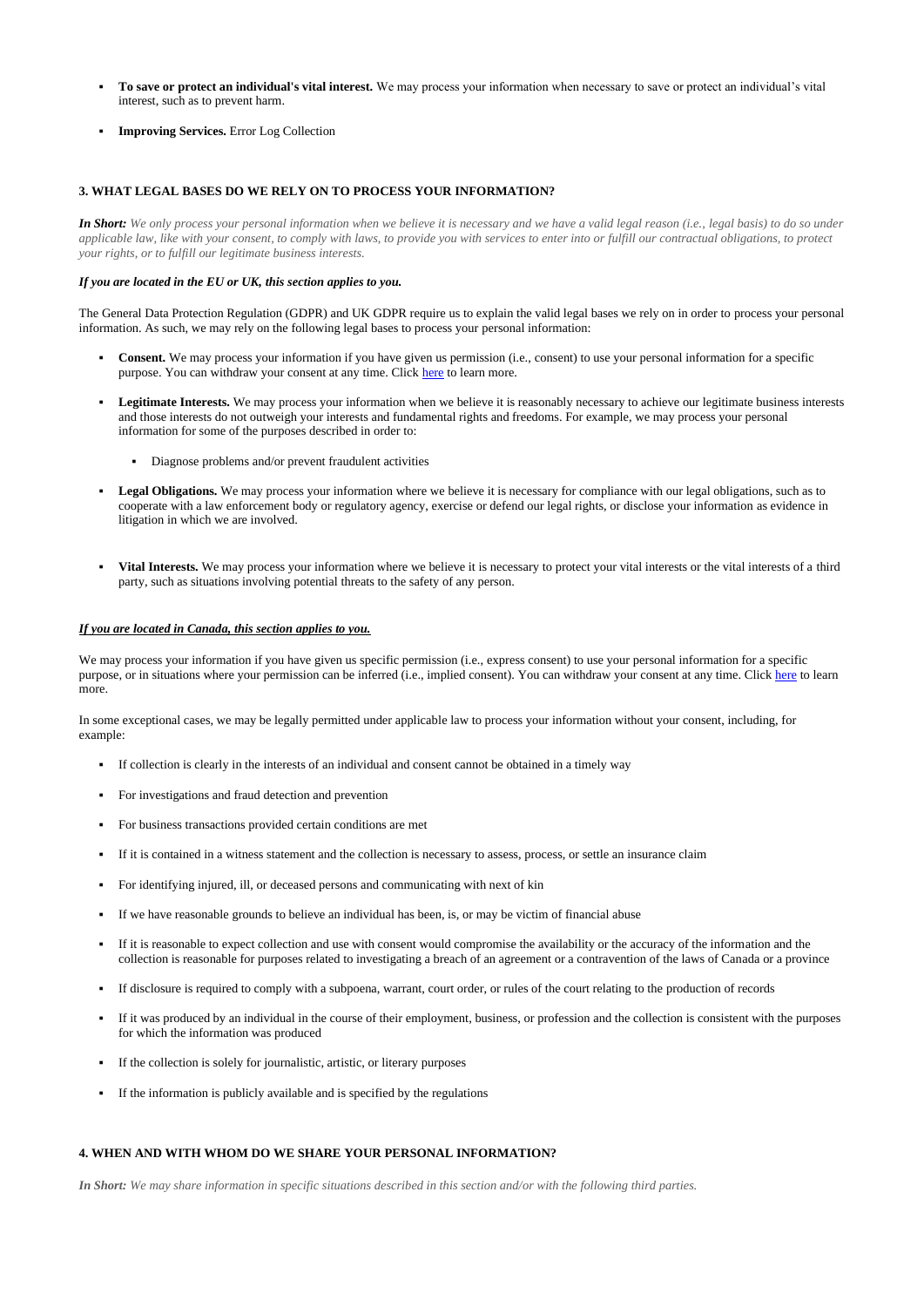We may need to share your personal information in the following situations:

**Business Transfers.** We may share or transfer your information in connection with, or during negotiations of, any merger, sale of company assets, financing, or acquisition of all or a portion of our business to another company.

## <span id="page-3-2"></span>**5. DO WE USE COOKIES AND OTHER TRACKING TECHNOLOGIES?**

We may use cookies and similar tracking technologies (like web beacons and pixels) to access or store information. Specific information about how we use such technologies and how you can refuse certain cookies is set out in our Cookie Notice.

*In Short: We may use cookies and other tracking technologies to collect and store your information.*

We will only keep your personal information for as long as it is necessary for the purposes set out in this privacy notice, unless a longer retention period is required or permitted by law (such as tax, accounting, or other legal requirements). No purpose in this notice will require us keeping your personal information for longer than 2 years.

## <span id="page-3-3"></span>**6. HOW LONG DO WE KEEP YOUR INFORMATION?**

In Short: We keep your information for as long as necessary to fulfill the purposes outlined in this privacy notice unless otherwise required by law.

When we have no ongoing legitimate business need to process your personal information, we will either delete or anonymize such information, or, if this is not possible (for example, because your personal information has been stored in backup archives), then we will securely store your personal information and isolate it from any further processing until deletion is possible.

We have implemented appropriate and reasonable technical and organizational security measures designed to protect the security of any personal information we process. However, despite our safeguards and efforts to secure your information, no electronic transmission over the Internet or information storage technology can be guaranteed to be 100% secure, so we cannot promise or guarantee that hackers, cybercriminals, or other unauthorized third parties will not be able to defeat our security and improperly collect, access, steal, or modify your information. Although we will do our best to protect your personal information, transmission of personal information to and from our Services is at your own risk. You should only access the Services within a secure environment.

#### <span id="page-3-0"></span>**7. HOW DO WE KEEP YOUR INFORMATION SAFE?**

We do not knowingly solicit data from or market to children under 18 years of age. By using the Services, you represent that you are at least 18 or that you are the parent or guardian of such a minor and consent to such minor dependent's use of the Services. If we learn that personal information from users less than 18 years of age has been collected, we will deactivate the account and take reasonable measures to promptly delete such data from our records. If you become aware of any data we may have collected from children under age 18, please contact us at support@gerowallet.io.

*In Short: We aim to protect your personal information through a system of organizational and technical security measures.*

#### <span id="page-3-4"></span>**8. DO WE COLLECT INFORMATION FROM MINORS?**

*In Short: We do not knowingly collect data from or market to children under 18 years of age.*

#### <span id="page-3-1"></span>**9. WHAT ARE YOUR PRIVACY RIGHTS?**

*In Short: In some regions, such as the European Economic Area (EEA), United Kingdom (UK), and Canada, you have rights that allow you greater access to and control over your personal information. You may review, change, or terminate your account at any time.*

In some regions (like the EEA, UK, and Canada), you have certain rights under applicable data protection laws. These may include the right (i) to request access and obtain a copy of your personal information, (ii) to request rectification or erasure; (iii) to restrict the processing of your personal information; and (iv) if applicable, to data portability. In certain circumstances, you may also have the right to object to the processing of your personal information. You can make such a request by contacting us by using the contact details provided in the section ["HOW CAN YOU CONTACT US](#page-6-1)  [ABOUT THIS NOTICE?"](#page-6-1) below.

We will consider and act upon any request in accordance with applicable data protection laws.

If you are located in the EEA or UK and you believe we are unlawfully processing your personal information, you also have the right to complain to your local data protection supervisory authority. You can find their contact details here: [https://ec.europa.eu/justice/data](https://ec.europa.eu/justice/data-protection/bodies/authorities/index_en.htm)[protection/bodies/authorities/index\\_en.htm.](https://ec.europa.eu/justice/data-protection/bodies/authorities/index_en.htm)

If you are located in Switzerland, the contact details for the data protection authorities are available here: [https://www.edoeb.admin.ch/edoeb/en/home.html.](https://www.edoeb.admin.ch/edoeb/en/home.html)

Withdrawing your consent: If we are relying on your consent to process your personal information, which may be express and/or implied consent depending on the applicable law, you have the right to withdraw your consent at any time. You can withdraw your consent at any time by contacting us by using the contact details provided in the section ["HOW CAN YOU CONTACT US ABOUT THIS NOTICE?"](#page-6-1) below.

However, please note that this will not affect the lawfulness of the processing before its withdrawal, nor when applicable law allows, will it affect the processing of your personal information conducted in reliance on lawful processing grounds other than consent.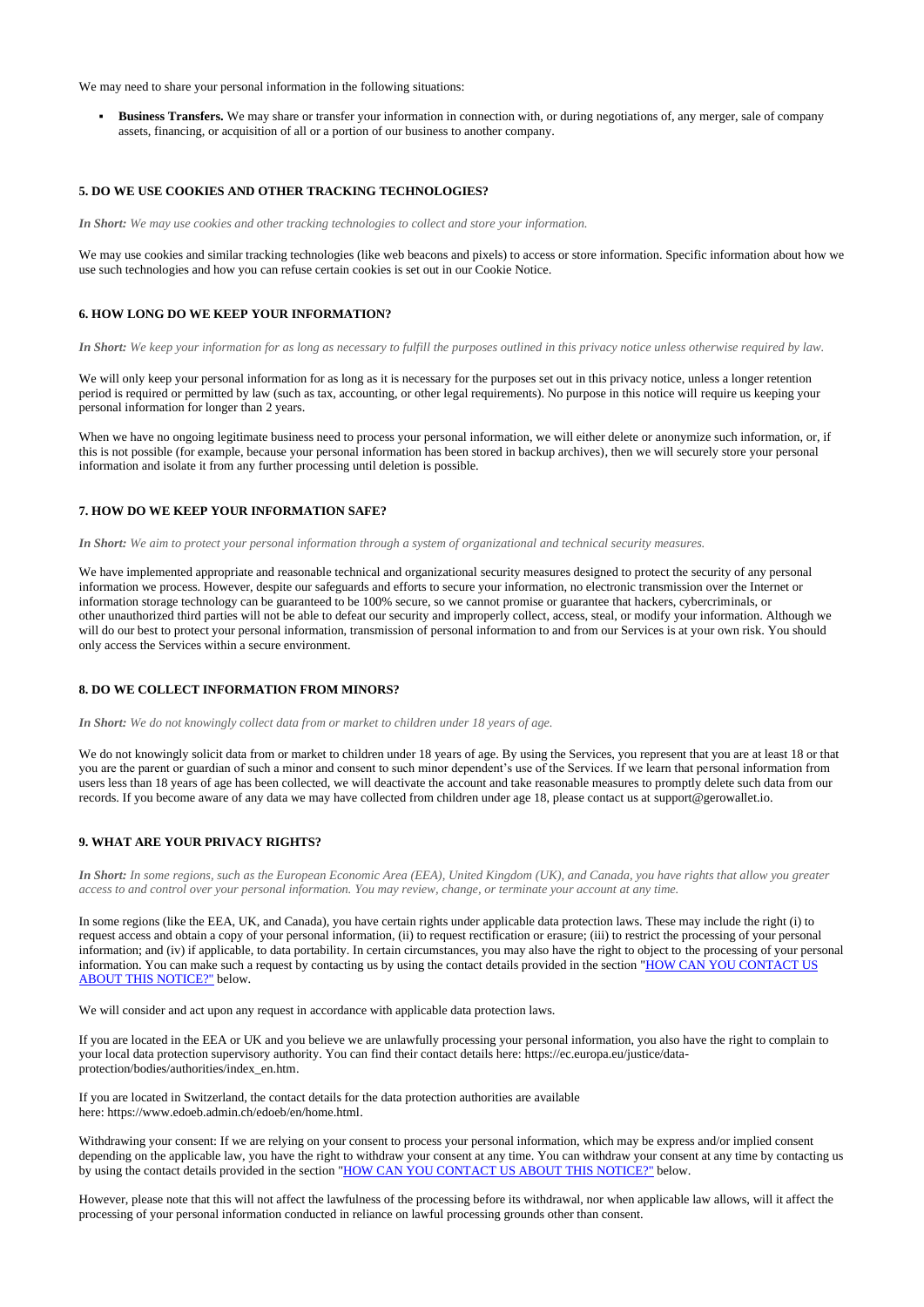**Cookies and similar technologies:** Most Web browsers are set to accept cookies by default. If you prefer, you can usually choose to set your browser to remove cookies and to reject cookies. If you choose to remove cookies or reject cookies, this could affect certain features or services of our Services. To opt out of interest-based advertising by advertisers on our Services visit [http://www.aboutads.info/choices/.](http://www.aboutads.info/choices/)

If you have questions or comments about your privacy rights, you may email us at support@gerowallet.io.

## <span id="page-4-0"></span>**10. CONTROLS FOR DO-NOT-TRACK FEATURES**

Most web browsers and some mobile operating systems and mobile applications include a Do-Not-Track ("DNT") feature or setting you can activate to signal your privacy preference not to have data about your online browsing activities monitored and collected. At this stage no uniform technology standard for recognizing and implementing DNT signals has been finalized. As such, we do not currently respond to DNT browser signals or any other mechanism that automatically communicates your choice not to be tracked online. If a standard for online tracking is adopted that we must follow in the future, we will inform you about that practice in a revised version of this privacy notice.

## <span id="page-4-1"></span>**11. DO CALIFORNIA RESIDENTS HAVE SPECIFIC PRIVACY RIGHTS?**

*In Short: Yes, if you are a resident of California, you are granted specific rights regarding access to your personal information.*

California Civil Code Section 1798.83, also known as the "Shine The Light" law, permits our users who are California residents to request and obtain from us, once a year and free of charge, information about categories of personal information (if any) we disclosed to third parties for direct marketing purposes and the names and addresses of all third parties with which we shared personal information in the immediately preceding calendar year. If you are a California resident and would like to make such a request, please submit your request in writing to us using the contact information provided below.

If you are under 18 years of age, reside in California, and have a registered account with Services, you have the right to request removal of unwanted data that you publicly post on the Services. To request removal of such data, please contact us using the contact information provided below and include the email address associated with your account and a statement that you reside in California. We will make sure the data is not publicly displayed on the Services, but please be aware that the data may not be completely or comprehensively removed from all our systems (e.g., backups, etc.).

#### **CCPA Privacy Notice**

The California Code of Regulations defines a "resident" as:

(1) every individual who is in the State of California for other than a temporary or transitory purpose and (2) every individual who is domiciled in the State of California who is outside the State of California for a temporary or transitory purpose

All other individuals are defined as "non-residents."

If this definition of "resident" applies to you, we must adhere to certain rights and obligations regarding your personal information.

#### **What categories of personal information do we collect?**

We have collected the following categories of personal information in the past twelve (12) months:

| <b>Category</b>                                                                         | <b>Examples</b>                                                                                                                                                                                                   | <b>Collected</b> |
|-----------------------------------------------------------------------------------------|-------------------------------------------------------------------------------------------------------------------------------------------------------------------------------------------------------------------|------------------|
| A. Identifiers                                                                          | Contact details, such as real name, alias, postal<br>address, telephone or mobile contact number,<br>unique personal identifier, online identifier, Internet<br>Protocol address, email address, and account name | <b>YES</b>       |
| B. Personal information categories listed<br>in the California Customer Records statute | Name, contact information, education,<br>employment, employment history, and financial<br>information                                                                                                             | <b>NO</b>        |
| C. Protected classification characteristics<br>under California or federal law          | Gender and date of birth                                                                                                                                                                                          | N <sub>O</sub>   |
| D. Commercial information                                                               | Transaction information, purchase history, financial<br>details, and payment information                                                                                                                          | N <sub>O</sub>   |
| E. Biometric information                                                                | Fingerprints and voiceprints                                                                                                                                                                                      | N <sub>O</sub>   |
| F. Internet or other similar network<br>activity                                        | Browsing history, search history, online behavior,<br>interest data, and interactions with our and other<br>websites, applications, systems, and advertisements                                                   | N <sub>O</sub>   |
| G. Geolocation data                                                                     | Device location                                                                                                                                                                                                   | N <sub>O</sub>   |
| H. Audio, electronic, visual, thermal,<br>olfactory, or similar information             | Images and audio, video or call recordings created<br>in connection with our business activities                                                                                                                  | <b>NO</b>        |
| I. Professional or employment-related<br>information                                    | Business contact details in order to provide you our<br>services at a business level or job title, work<br>history, and professional qualifications if you apply<br>for a job with us                             | N <sub>O</sub>   |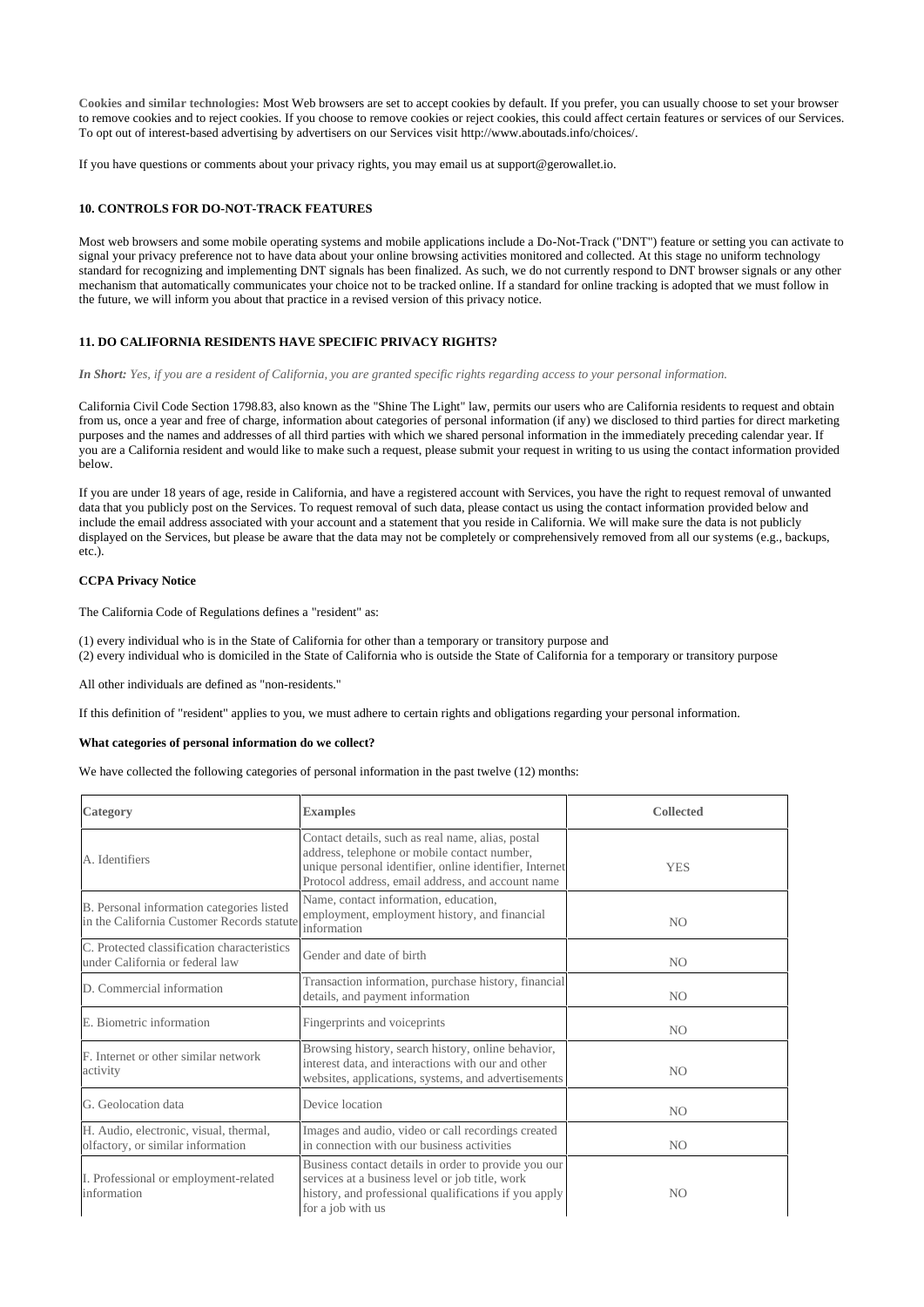| J. Education Information                               | Student records and directory information                                                                                                                                                | NO |
|--------------------------------------------------------|------------------------------------------------------------------------------------------------------------------------------------------------------------------------------------------|----|
| K. Inferences drawn from other personal<br>information | Inferences drawn from any of the collected<br>personal information listed above to create a profile<br>or summary about, for example, an individual's<br>preferences and characteristics | NО |

- Receiving help through our customer support channels;
- Participation in customer surveys or contests; and
- Facilitation in the delivery of our Services and to respond to your inquiries.

We may also collect other personal information outside of these categories instances where you interact with us in person, online, or by phone or mail in the context of:

## **How do we use and share your personal information?**

More information about our data collection and sharing practices can be found in this privacy notice.

You may contact us by email at support@gerowallet.io, or by referring to the contact details at the bottom of this document.

We may use your personal information for our own business purposes, such as for undertaking internal research for technological development and demonstration. This is not considered to be "selling" of your personal information.

If you are using an authorized agent to exercise your right to opt out we may deny a request if the authorized agent does not submit proof that they have been validly authorized to act on your behalf.

## **Will your information be shared with anyone else?**

We may disclose your personal information with our service providers pursuant to a written contract between us and each service provider. Each service provider is a for-profit entity that processes the information on our behalf.

Gero Labs Inc. has not disclosed or sold any personal information to third parties for a business or commercial purpose in the preceding twelve (12) months. Gero Labs Inc. will not sell personal information in the future belonging to website visitors, users, and other consumers.

#### **Your rights with respect to your personal data**

#### **Right to request deletion of the data — Request to delete**

You can ask for the deletion of your personal information. If you ask us to delete your personal information, we will respect your request and delete your personal information, subject to certain exceptions provided by law, such as (but not limited to) the exercise by another consumer of his or her right to free speech, our compliance requirements resulting from a legal obligation, or any processing that may be required to protect against illegal activities.

## **Right to be informed — Request to know**

Depending on the circumstances, you have a right to know:

- whether we collect and use your personal information;
- the categories of personal information that we collect;
- the purposes for which the collected personal information is used;
- whether we sell your personal information to third parties;
- the categories of personal information that we sold or disclosed for a business purpose;
- the categories of third parties to whom the personal information was sold or disclosed for a business purpose; and
- the business or commercial purpose for collecting or selling personal information.

In accordance with applicable law, we are not obligated to provide or delete consumer information that is de-identified in response to a consumer request or to re-identify individual data to verify a consumer request.

## **Right to Non-Discrimination for the Exercise of a Consumer's Privacy Rights**

We will not discriminate against you if you exercise your privacy rights.

## **Verification process**